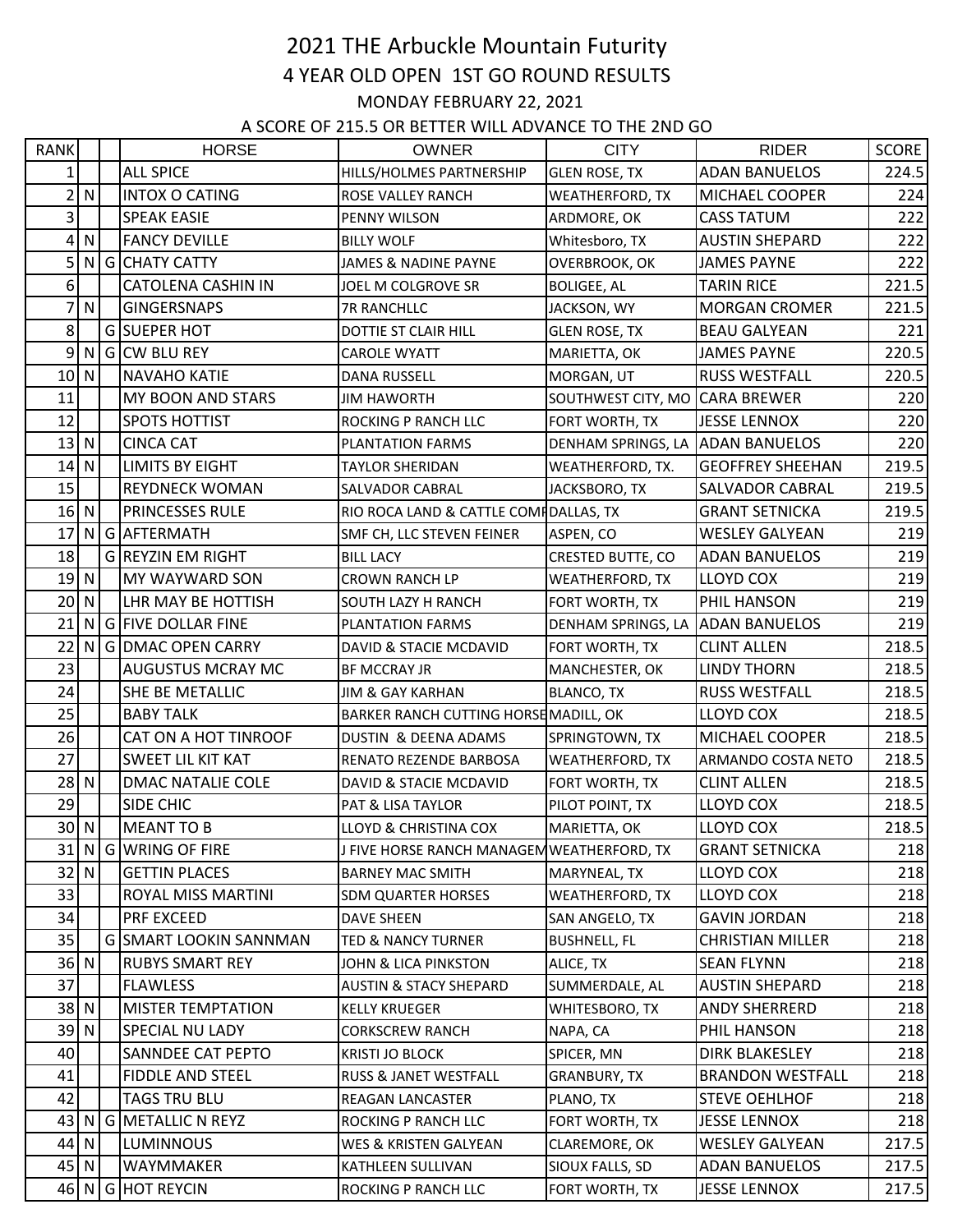| 47 |              | OVERTHEBOONFORYOU            | JOE & AMANDA WOOD                                     | HERBER SPRINGS, AR             | <b>SEAN FLYNN</b>       | 217.5 |
|----|--------------|------------------------------|-------------------------------------------------------|--------------------------------|-------------------------|-------|
| 48 |              | N G PRINCE OF CAT            | <b>ROB KUIPER</b>                                     | BC CANADA VOK 1YO, RUSS ELROD  |                         | 217.5 |
| 49 | ${\sf N}$    | <b>CHECK YER METAL</b>       | STUART BOZEMAN                                        | <b>IDALOU, TX</b>              | <b>STUART BOZEMAN</b>   | 217.5 |
| 50 |              | <b>LBR SMART SIERRA</b>      | <b>CHARLES BURGER</b>                                 | CHATSWORTH, GA                 | <b>STEVE OEHLHOF</b>    | 217   |
| 51 |              | <b>GLIL RICKY</b>            | <b>SLATE RIVER RANCH</b>                              | <b>WEATHERFORD, TX</b>         | <b>JOHN MITCHELL</b>    | 217   |
| 52 |              | NOW YOU SEA ME               | <b>JACOB PINHIRO</b>                                  | TEMPLETON, CA                  | <b>MORGAN CROMER</b>    | 217   |
| 53 | $\mathsf{N}$ | <b>METALLIC CORONA</b>       | ROCKING P RANCH LLC                                   | FORT WORTH, TX                 | <b>JESSE LENNOX</b>     | 217   |
| 54 |              | <b>JUST U N ME BABY</b>      | <b>BOBBIE KAY DAVIS</b>                               | TEMPLETON, CA                  | <b>MORGAN CROMER</b>    | 216.5 |
| 55 |              | HOTTISH IN HAVANA            | <b>WOLF &amp; GALYEAN</b>                             | FORT WORTH, TX                 | <b>BEAU GALYEAN</b>     | 216.5 |
|    | 56 N         | <b>METALLIC IS MYCHOICE</b>  | <b>CHARLES BURGER</b>                                 | CHATSWORTH, GA                 | <b>BEAU GALYEAN</b>     | 216.5 |
| 57 | ${\sf N}$    | <b>CATILAX</b>               | <b>COLETTE LESH</b>                                   | ARDMORE, OK                    | <b>ADAN BANUELOS</b>    | 216.5 |
| 58 |              | <b>DREAMY MARTINI</b>        | <b>BOBBY &amp; DOTTIE HILL</b>                        | <b>GLEN ROSS, TX</b>           | <b>ADAN BANUELOS</b>    | 216.5 |
| 59 |              | <b>G RED RIGHT HAND</b>      | RUSS & JULIE ELROD                                    | RIVER OAKS, TX                 | <b>RUSS ELROD</b>       | 216.5 |
| 60 | N            | <b>G</b> A CATUAL AFFAIR     | <b>DARREN BLANTON</b>                                 | DALLAS, TX                     | TJ GOOD                 | 216.5 |
| 61 | $\mathsf{N}$ | <b>SMART LOOKING KITTY</b>   | <b>THAD &amp; KRISTEN YORK</b>                        | SARATOGA, WY                   | <b>KASEN YORK</b>       | 216.5 |
| 62 | ${\sf N}$    | <b>WORD ON FIRE</b>          | DOUBLE DOVE RANCH                                     | FORT WORTH, TX                 | <b>ADAN BANUELOS</b>    | 216.5 |
| 63 | N            | G CASSIES NOVA               | <b>TARA STARK</b>                                     | <b>WILLOW PARK, TX</b>         | <b>ADAN BANUELOS</b>    | 216   |
| 64 | N            | <b>G IRREYSISTIBLE FORCE</b> | <b>GARRY MERRITT</b>                                  | KING, NC                       | <b>BILL RIDDLE</b>      | 216   |
| 65 |              | <b>KIT KAT APPLE</b>         | ROCKING L CUTTING HORSES                              | <b>BOCA RATON, FL</b>          | <b>LLOYD COX</b>        | 216   |
| 66 |              | <b>ATHENA BOON</b>           | <b>TONI CARTER SPENCER</b>                            | <b>BEAUMONT, TX</b>            | RODRIGO TABOGA          | 216   |
| 67 |              | <b>BLU METALLIC</b>          | KATHLEEN MOORE                                        | MADILL, OK                     | <b>JAMES PAYNE</b>      | 216   |
| 68 | N            | <b>G WALK THA LINE</b>       | J FIVE HORSE RANCH MANAGEM WEATHERFORD, TX            |                                | <b>GRANT SETNICKA</b>   | 215.5 |
| 69 | N            | G SOMETHINJUSTLIKETHIS       | J FIVE HORSE RANCH MANAGEM WEATHERFORD, TX            |                                | <b>GRANT SETNICKA</b>   | 215.5 |
|    | 70 N         | <b>GIMME A LYFT</b>          | CARMEL CUTTING HORSES INC                             | CARMEL VALLEY, CA              | <b>GRANT SETNICKA</b>   | 215.5 |
| 71 | $\mathsf{N}$ | <b>METALIC TOY</b>           | STAR C LAND & CATTLE CO                               | OKLAHOMA CITY, OK              | MICHAEL COOPER          | 215.5 |
|    |              |                              | A SCORE OF 215.5 OR BETTER WILL ADVANCE TO THE 2ND GO |                                |                         |       |
|    |              | 72 N G MAMAZ BOY             | <b>SLATE RIVER RANCH</b>                              | <b>WEATHERFORD, TX</b>         | <b>JOHN MITCHELL</b>    | 215   |
| 73 |              | <b>G THATS A TUFF CHOICE</b> | ROSE VALLEY RANCH                                     | <b>WEATHERFORD, TX</b>         | MICHAEL COOPER          | 215   |
| 74 |              | G SALLYFROMTHEVALLEY         | <b>REAGAN GLENN</b>                                   | PASO ROBLES, CA                | <b>MORGAN CROMER</b>    | 214.5 |
| 75 |              | <b>LAKE MAC</b>              | <b>EE RANCHES</b>                                     | WHITESBORO, TX                 | <b>GUY WOODS</b>        | 214.5 |
| 76 |              | <b>METALLIC LIBERTY</b>      | <b>JIM HAWORTH</b>                                    | SOUTHWEST CITY, MO CARA BREWER |                         | 214.5 |
| 77 |              | <b>LITTLE ROJO RACER</b>     | JENIFER WHISLER                                       | TENINO, WA                     | <b>RUSS ELROD</b>       | 214.5 |
|    | 78 N         | SABIDOREYA                   | DOUBLE DOVE RANCH                                     | FORT WORTH, TX                 | <b>ADAN BANUELOS</b>    | 214.5 |
| 79 |              | HTW SHADES OF BLU            | TOM WATSON                                            | <b>OVERLAND PARK, KS</b>       | <b>GAVIN JORDAN</b>     | 214.5 |
| 80 |              | N G PURRRDY SMOOTH CAT       | WARD HEID                                             | ALVERADO, TX.                  | <b>ADAN BANUELOS</b>    | 214   |
| 81 |              | <b>SUPERCATS VALENTINE</b>   | <b>CHARLES BURGER</b>                                 | CHATSWORTH, GA                 | <b>STEVE OEHLHOF</b>    | 214   |
| 82 |              | <b>G HANDLE ON RANDEL</b>    | COWAN RANCH INC.                                      | ARDMORE, OK                    | <b>NATE GRIBBLE</b>     | 214   |
|    | $83$ N       | ASPENGLOW                    | <b>BOBBY &amp; MARY JO HAWKINS</b>                    | SEGUIN, TX                     | <b>SEAN FLYNN</b>       | 214   |
| 84 | N.           | <b>SMOOTH CATOURE</b>        | <b>COLLEEN O'ROURKE</b>                               | AUBURN, WA                     | PHIL HANSON             | 213.5 |
| 85 |              | N G METALLIC MARCIANO        | <b>FULTS RANCH LTD</b>                                | AMARILLO, TX                   | <b>SALVADOR CABRAL</b>  | 213.5 |
| 86 |              | <b>BLACK BEDDY</b>           | <b>TERRY RIDDLE</b>                                   | FOSTER, OK                     | <b>TROY RIDDLE</b>      | 213   |
| 87 | ${\sf N}$    | <b>TUFF LOVA</b>             | <b>DUNCAN STEELE-PARK</b>                             | <b>WEATHERFORD, TX</b>         | <b>GEOFFREY SHEEHAN</b> | 213   |
|    | 88 N         | <b>CATTYS ROSE</b>           | COWAN RANCH INC.                                      | ARDMORE, OK                    | <b>NATE GRIBBLE</b>     | 213   |
| 89 | N            | <b>LOUELLA REY</b>           | ROCKING P RANCH LLC                                   | FORT WORTH, TX                 | <b>JESSE LENNOX</b>     | 213   |
| 90 |              | <b>G DMAC WIDE TRACK</b>     | DAVID & STACIE MCDAVID                                | FORT WORTH, TX                 | <b>CLINT ALLEN</b>      | 212   |
| 91 |              | <b>G SDP SEMPER FIDELIS</b>  | SDP BUFFALO RANCH                                     | FORT WORTH, TX                 | <b>CHRISTIAN MILLER</b> | 212   |
| 92 | N            | G REYCKONING                 | GLOVER & GALYEAN PARTERSHILCLAREMORE, OK              |                                | <b>WESLEY GALYEAN</b>   | 212   |
|    | $93$ N       | <b>REYS YOUR BROW</b>        | MICHELE CANNON                                        | WAXAHACHIE, TX                 | <b>GEOFFREY SHEEHAN</b> | 211.5 |
| 94 |              | YES SIR WILL DO              | <b>TAMYRA MEFFORD</b>                                 | EDMOND, OK                     | <b>CASS TATUM</b>       | 211   |
| 95 |              | <b>REYZIN GRACE</b>          | <b>TURNBACK PONY</b>                                  | OVERBROOK, OK                  | <b>AUSTIN JOHNSON</b>   | 211   |
| 96 |              | G BIT OF A KIT KAT           | <b>BRENDA HIGBEE</b>                                  | REDMOND, OR                    | <b>MORGAN CROMER</b>    | 210   |
|    | 97 N         | RED ROYAL ROSITA             | LAKESIDE RANCH                                        | EDMOND, OK                     | <b>TOMMY MARVIN</b>     | 210   |
|    |              |                              |                                                       |                                |                         |       |